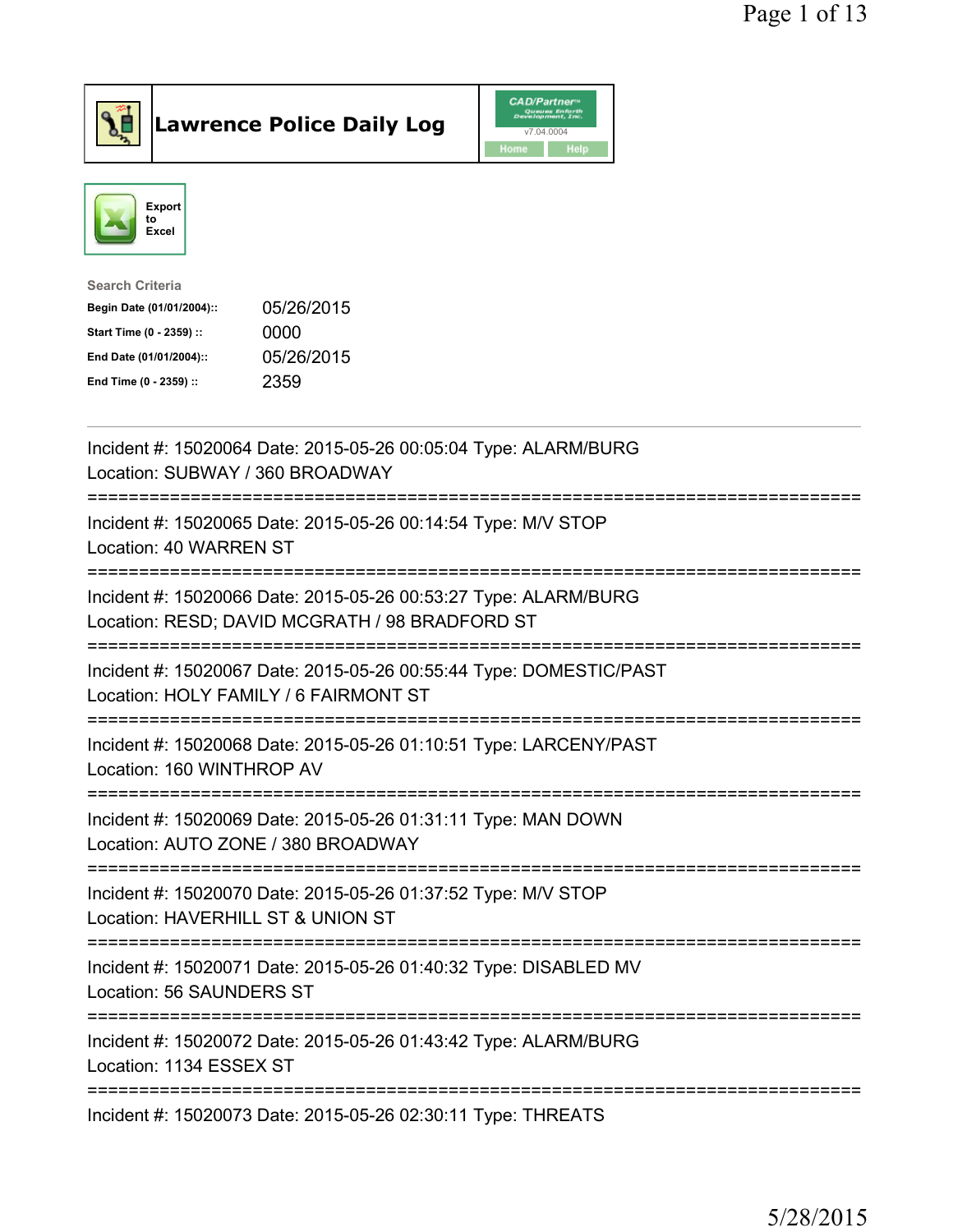Location: 40 KNOX ST FL 1 =========================================================================== Incident #: 15020074 Date: 2015-05-26 04:18:34 Type: ALARM/BURG Location: LEONARD SCHOOL / 60 ALLEN ST =========================================================================== Incident #: 15020075 Date: 2015-05-26 05:16:31 Type: M/V STOP Location: LORING ST & SALEM ST =========================================================================== Incident #: 15020076 Date: 2015-05-26 05:20:49 Type: STOL/MV/PAS Location: 163 SALEM ST =========================================================================== Incident #: 15020077 Date: 2015-05-26 05:57:27 Type: M/V STOP Location: LORING ST & SALEM ST =========================================================================== Incident #: 15020078 Date: 2015-05-26 06:05:57 Type: ALARM/BURG Location: OLIVER SCHOOL / 183 HAVERHILL ST =========================================================================== Incident #: 15020079 Date: 2015-05-26 06:17:26 Type: M/V STOP Location: 57 SALEM ST =========================================================================== Incident #: 15020080 Date: 2015-05-26 06:37:52 Type: SUS PERS/MV Location: 4 SARGENT ST =========================================================================== Incident #: 15020081 Date: 2015-05-26 06:43:50 Type: STOL/MV/PAS Location: 305 PROSPECT ST =========================================================================== Incident #: 15020082 Date: 2015-05-26 07:07:14 Type: M/V STOP Location: HAVERHILL ST & LAWRENCE ST =========================================================================== Incident #: 15020083 Date: 2015-05-26 07:32:16 Type: CLOSE STREET Location: AVON ST & JACKSON ST =========================================================================== Incident #: 15020084 Date: 2015-05-26 07:37:30 Type: CLOSE STREET Location: PARK & MYRTLE =========================================================================== Incident #: 15020085 Date: 2015-05-26 07:44:37 Type: M/V STOP Location: S UNION ST & SALEM ST =========================================================================== Incident #: 15020086 Date: 2015-05-26 07:48:48 Type: M/V STOP Location: AMES ST =========================================================================== Incident #: 15020087 Date: 2015-05-26 07:49:56 Type: M/V STOP Location: AMESBURY ST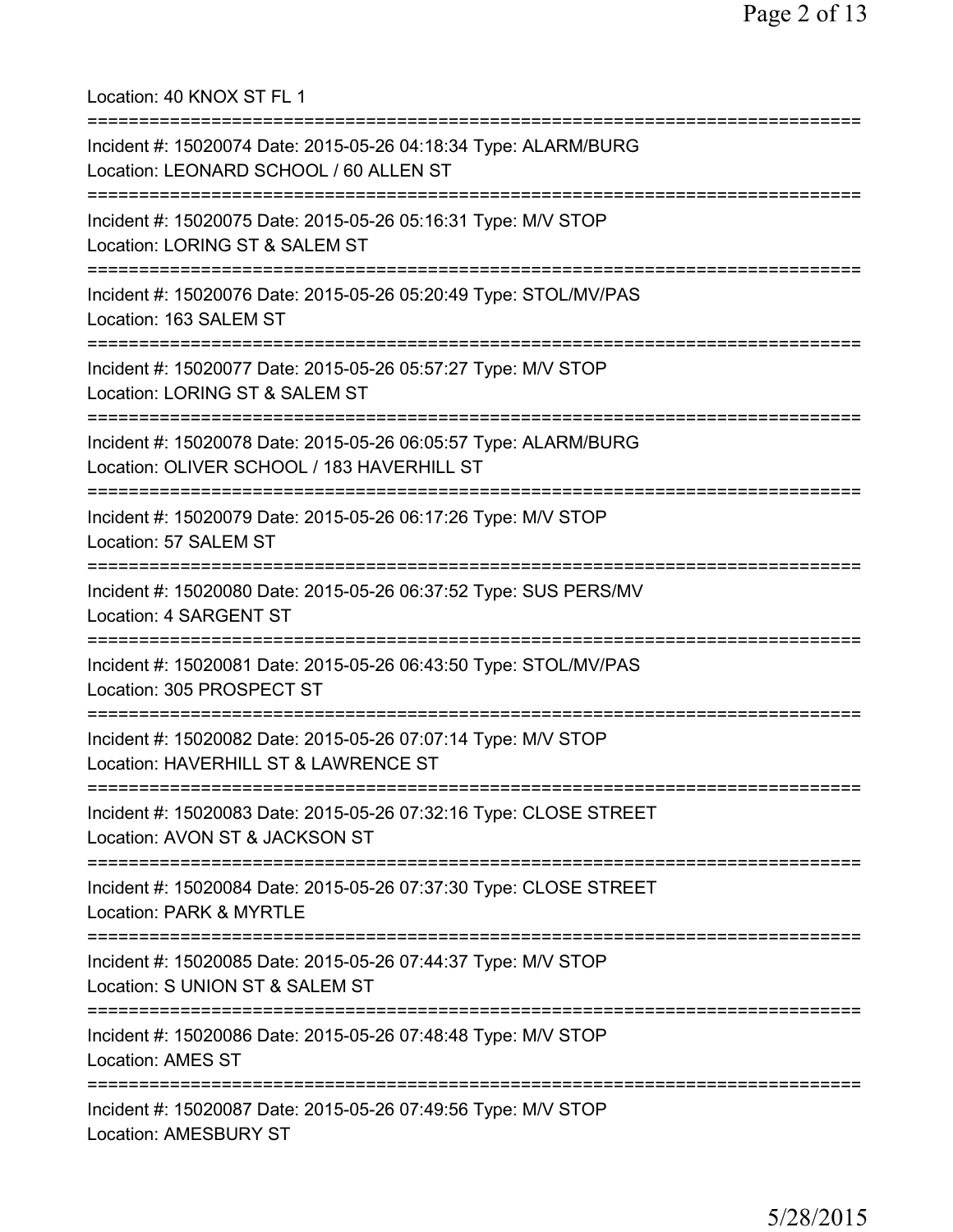| Incident #: 15020088 Date: 2015-05-26 07:50:47 Type: M/V STOP<br><b>Location: AMES ST</b>                                   |
|-----------------------------------------------------------------------------------------------------------------------------|
| Incident #: 15020089 Date: 2015-05-26 07:52:02 Type: M/V STOP<br><b>Location: AMES ST</b>                                   |
| Incident #: 15020090 Date: 2015-05-26 07:53:03 Type: M/V STOP<br><b>Location: AMES ST</b>                                   |
| Incident #: 15020091 Date: 2015-05-26 07:53:55 Type: M/V STOP<br><b>Location: LOWELL ST</b>                                 |
| Incident #: 15020092 Date: 2015-05-26 07:54:59 Type: M/V STOP<br><b>Location: AMES ST</b>                                   |
| Incident #: 15020093 Date: 2015-05-26 07:55:53 Type: M/V STOP<br>Location: AMES ST                                          |
| Incident #: 15020094 Date: 2015-05-26 07:56:41 Type: M/V STOP<br><b>Location: AMES ST</b><br>===============                |
| Incident #: 15020095 Date: 2015-05-26 07:57:52 Type: M/V STOP<br>Location: AMESBURY ST & LOWELL ST                          |
| Incident #: 15020097 Date: 2015-05-26 08:05:45 Type: M/V STOP<br>Location: HAVERHILL ST & LAWRENCE ST                       |
| Incident #: 15020096 Date: 2015-05-26 08:05:58 Type: M/V STOP<br>Location: VALLEY FORUM / 654 S UNION ST                    |
| Incident #: 15020098 Date: 2015-05-26 08:22:15 Type: M/V STOP<br><b>Location: FALLS BRIDGE</b>                              |
| ============================<br>Incident #: 15020099 Date: 2015-05-26 08:24:35 Type: M/V STOP<br>Location: 360 MERRIMACK ST |
| Incident #: 15020100 Date: 2015-05-26 08:40:38 Type: LARCENY/PAST<br>Location: 233 MERRIMACK ST                             |
| Incident #: 15020101 Date: 2015-05-26 09:10:58 Type: IDENTITY THEFT<br>Location: 44B FARNHAM ST                             |
|                                                                                                                             |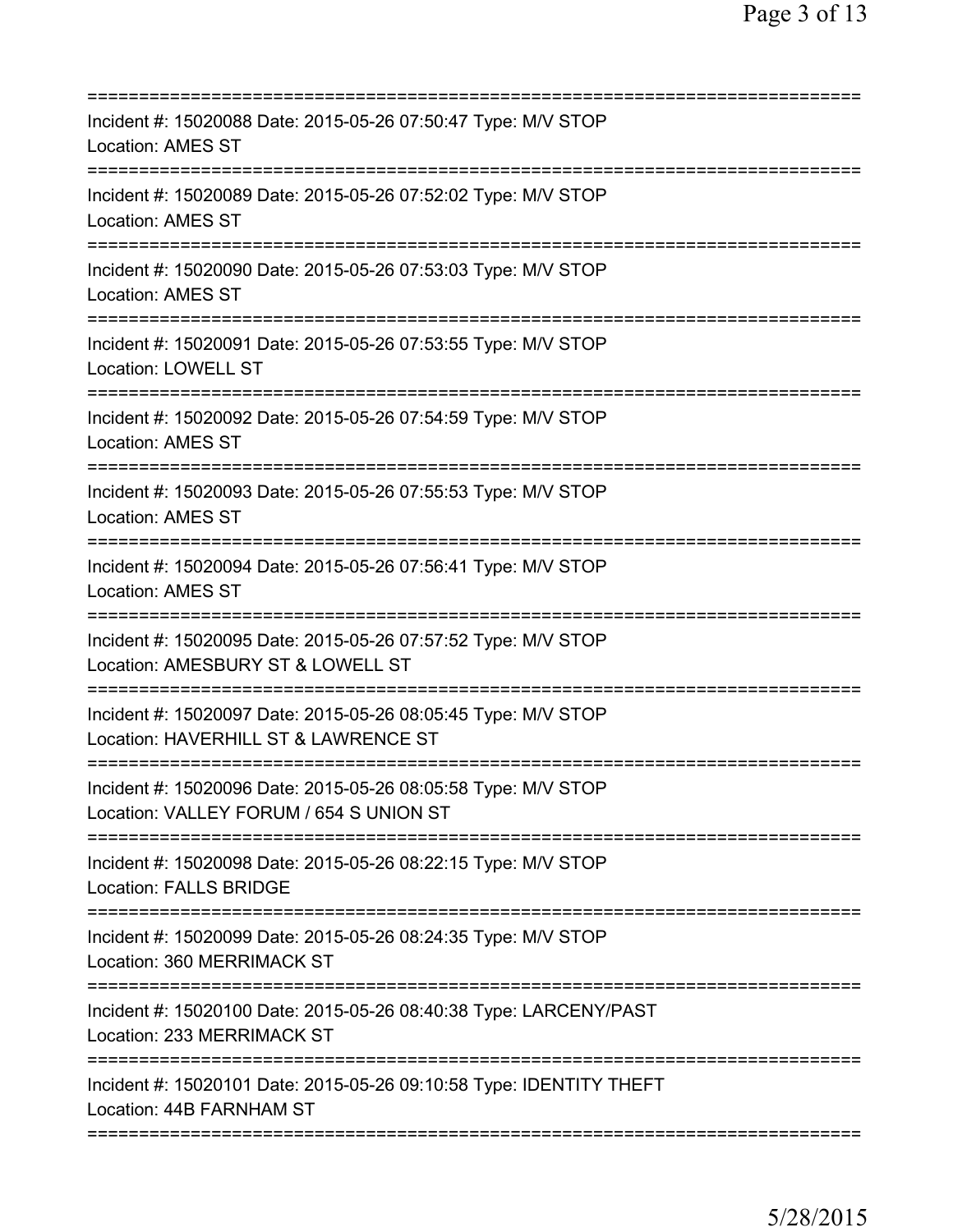Incident #: 15020102 Date: 2015-05-26 09:20:09 Type: DOMESTIC/PROG Location: 100 FOSTER ST =========================================================================== Incident #: 15020103 Date: 2015-05-26 09:23:11 Type: LARCENY/MV/PAST Location: LAWRENCE COLLISION CENTER / 253 ERVING AV =========================================================================== Incident #: 15020104 Date: 2015-05-26 09:26:30 Type: STOL/MV/PAS Location: 18 EXETER ST =========================================================================== Incident #: 15020105 Date: 2015-05-26 09:39:19 Type: PARK & WALK Location: 205 BROADWAY =========================================================================== Incident #: 15020106 Date: 2015-05-26 09:45:19 Type: M/V STOP Location: 262 LAWRENCE ST =========================================================================== Incident #: 15020107 Date: 2015-05-26 10:01:38 Type: INVESTIGATION Location: LAWRENCE HIGH SCHOOL / 70 N PARISH RD =========================================================================== Incident #: 15020108 Date: 2015-05-26 10:03:39 Type: UNKNOWN PROB Location: 204 S UNION ST =========================================================================== Incident #: 15020109 Date: 2015-05-26 10:12:37 Type: RECOV/STOL/MV Location: 5 CRESCENT ST FL 1 =========================================================================== Incident #: 15020110 Date: 2015-05-26 10:15:34 Type: SUS PERS/MV Location: 205 BROADWAY =========================================================================== Incident #: 15020111 Date: 2015-05-26 10:27:16 Type: MV/BLOCKING Location: 9 EASTON ST =========================================================================== Incident #: 15020112 Date: 2015-05-26 10:32:15 Type: DISTURBANCE Location: 7 JORDAN AV FL 2NDFL =========================================================================== Incident #: 15020113 Date: 2015-05-26 10:43:51 Type: SUS PERS/MV Location: 261 BROADWAY =========================================================================== Incident #: 15020115 Date: 2015-05-26 10:51:20 Type: LIC PLATE STO Location: SHEEHAN'S TOWING SERVICE / CARVER =========================================================================== Incident #: 15020114 Date: 2015-05-26 10:51:42 Type: TOW OF M/V Location: 296 ESSEX ST =========================================================================== Incident #: 15020117 Date: 2015-05-26 10:53:04 Type: A&B PAST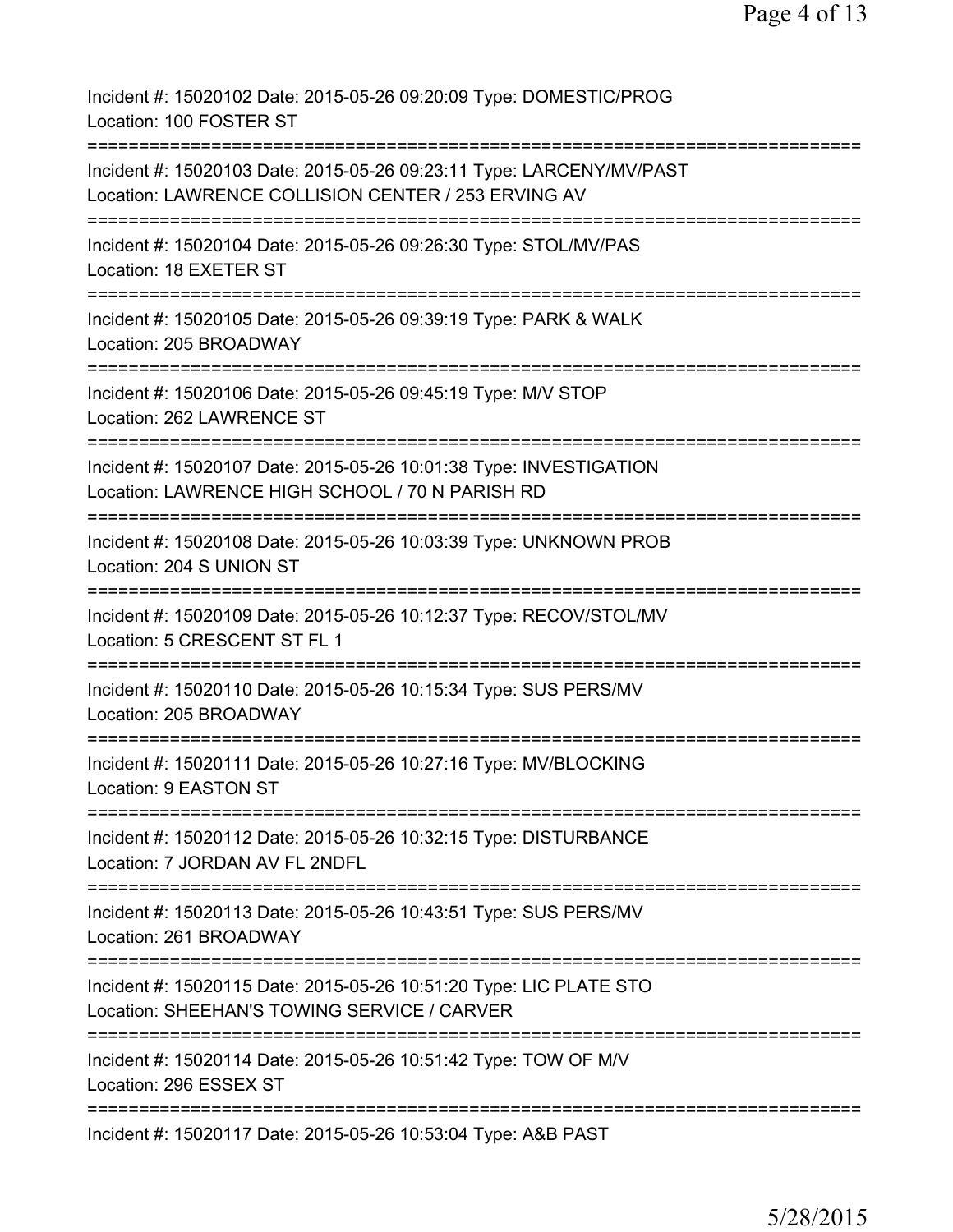Location: 81 CROSS ST =========================================================================== Incident #: 15020116 Date: 2015-05-26 10:53:05 Type: TOW OF M/V Location: APPLETON ST & ESSEX ST =========================================================================== Incident #: 15020118 Date: 2015-05-26 11:29:57 Type: CONFIS PROP Location: DAIRY QUEEN / 190 S UNION ST =========================================================================== Incident #: 15020119 Date: 2015-05-26 11:31:55 Type: NOTIFICATION Location: 24 LORING ST FL 3RD =========================================================================== Incident #: 15020120 Date: 2015-05-26 11:35:07 Type: MEDIC SUPPORT Location: 181 SALEM ST =========================================================================== Incident #: 15020121 Date: 2015-05-26 11:38:08 Type: INVESTIGATION Location: 521 HAVERHILL ST =========================================================================== Incident #: 15020122 Date: 2015-05-26 11:45:27 Type: RECOV/STOL/MV Location: 32 POPLAR ST =========================================================================== Incident #: 15020123 Date: 2015-05-26 11:53:47 Type: TOW OF M/V Location: 15 CRESCENT ST =========================================================================== Incident #: 15020124 Date: 2015-05-26 12:09:31 Type: TOW OF M/V Location: 16 FOREST ST =========================================================================== Incident #: 15020125 Date: 2015-05-26 12:12:14 Type: ALARM/BURG Location: CANELA RESD / 369 WATER ST =========================================================================== Incident #: 15020126 Date: 2015-05-26 12:13:06 Type: AUTO ACC/UNK PI Location: 255 E HAVERHILL ST =========================================================================== Incident #: 15020127 Date: 2015-05-26 12:14:12 Type: M/V STOP Location: WINTHROP & DORCHESTER =========================================================================== Incident #: 15020128 Date: 2015-05-26 12:22:10 Type: STOLEN PROP Location: 73 BYRON AV =========================================================================== Incident #: 15020129 Date: 2015-05-26 12:31:02 Type: 209A/SERVE Location: 73 SHAWSHEEN RD =========================================================================== Incident #: 15020130 Date: 2015-05-26 12:42:08 Type: 209A/SERVE Location: 50 COMMON ST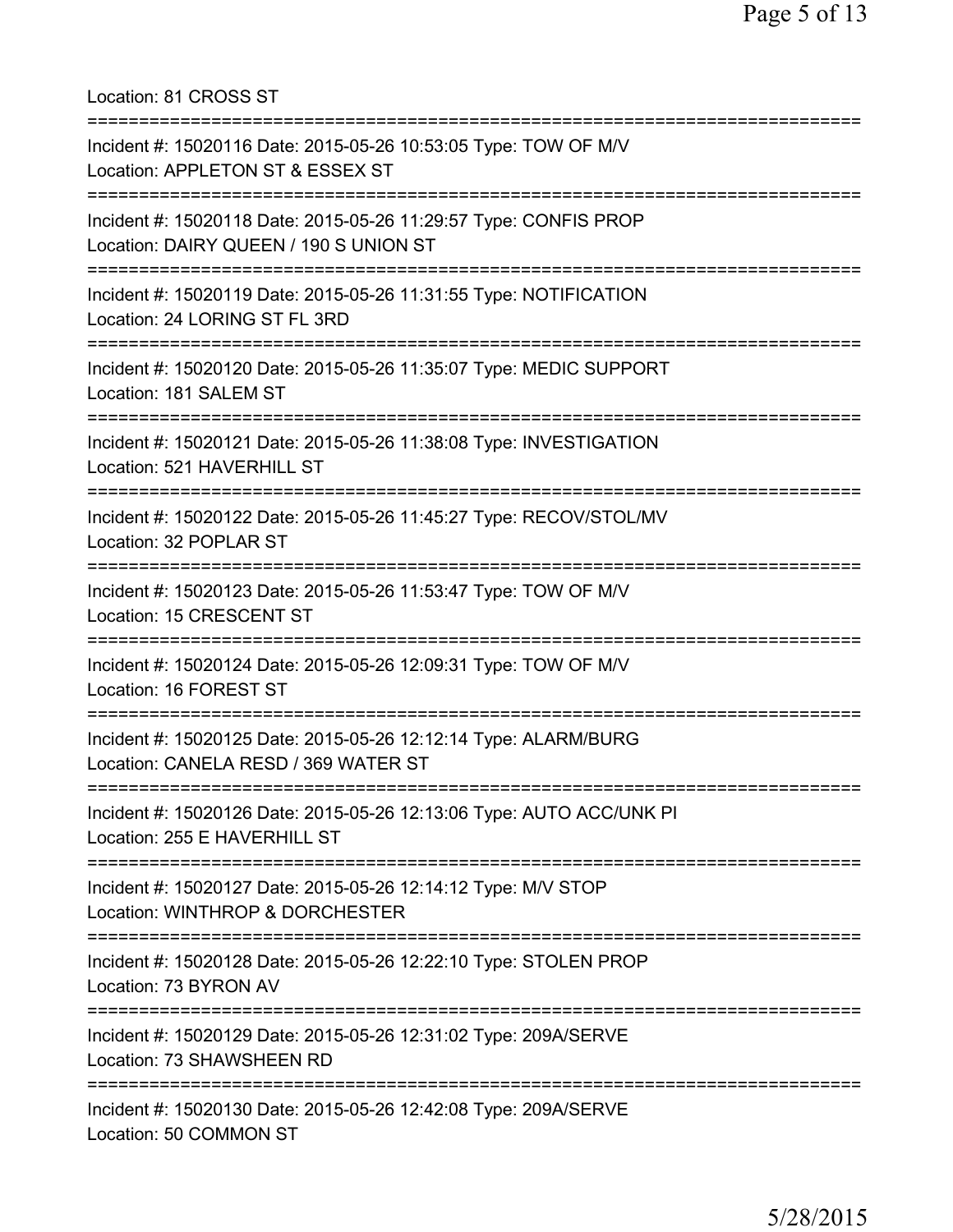| Incident #: 15020131 Date: 2015-05-26 12:45:05 Type: 209A/SERVE<br>Location: 72 FOSTER ST                                                            |
|------------------------------------------------------------------------------------------------------------------------------------------------------|
| Incident #: 15020132 Date: 2015-05-26 12:52:51 Type: LOST PROPERTY<br>Location: 700 ESSEX ST                                                         |
| Incident #: 15020133 Date: 2015-05-26 13:04:35 Type: SUS PERS/MV<br>Location: SEVEN ELEVEN / 370 BROADWAY                                            |
| Incident #: 15020134 Date: 2015-05-26 13:12:07 Type: SUS PERS/MV<br>Location: FLORAL ST & HUDSON AV                                                  |
| Incident #: 15020135 Date: 2015-05-26 13:15:12 Type: ALARM/HOLD<br>Location: ORTIZ RESD / 40 WHITE ST #APT 67<br>=================================== |
| Incident #: 15020136 Date: 2015-05-26 13:24:32 Type: 209A/SERVE<br>Location: 60 NEWBURY ST                                                           |
| ;====================================<br>Incident #: 15020137 Date: 2015-05-26 13:34:33 Type: INVESTIGATION<br>Location: 90 LOWELL ST                |
| Incident #: 15020138 Date: 2015-05-26 13:57:35 Type: SUS PERS/MV<br>Location: SEVEN ELEVEN / 370 BROADWAY                                            |
| Incident #: 15020139 Date: 2015-05-26 14:13:50 Type: AUTO ACC/NO PI<br>Location: BROADWAY & TREMONT ST                                               |
| Incident #: 15020140 Date: 2015-05-26 14:15:29 Type: MEDIC SUPPORT<br>Location: 233 JACKSON ST #APT3                                                 |
| Incident #: 15020142 Date: 2015-05-26 14:21:03 Type: DISTURBANCE<br>Location: 38 ARLINGTON ST                                                        |
| Incident #: 15020141 Date: 2015-05-26 14:22:48 Type: M/V STOP<br>Location: BROADWAY & CANAL ST                                                       |
| Incident #: 15020143 Date: 2015-05-26 14:24:36 Type: INVESTIGATION<br>Location: 183 HAVERHILL ST                                                     |
| Incident #: 15020144 Date: 2015-05-26 14:28:14 Type: MAL DAMAGE<br>Location: HIGGINS STATE POOL / 180 CRAWFORD ST                                    |
|                                                                                                                                                      |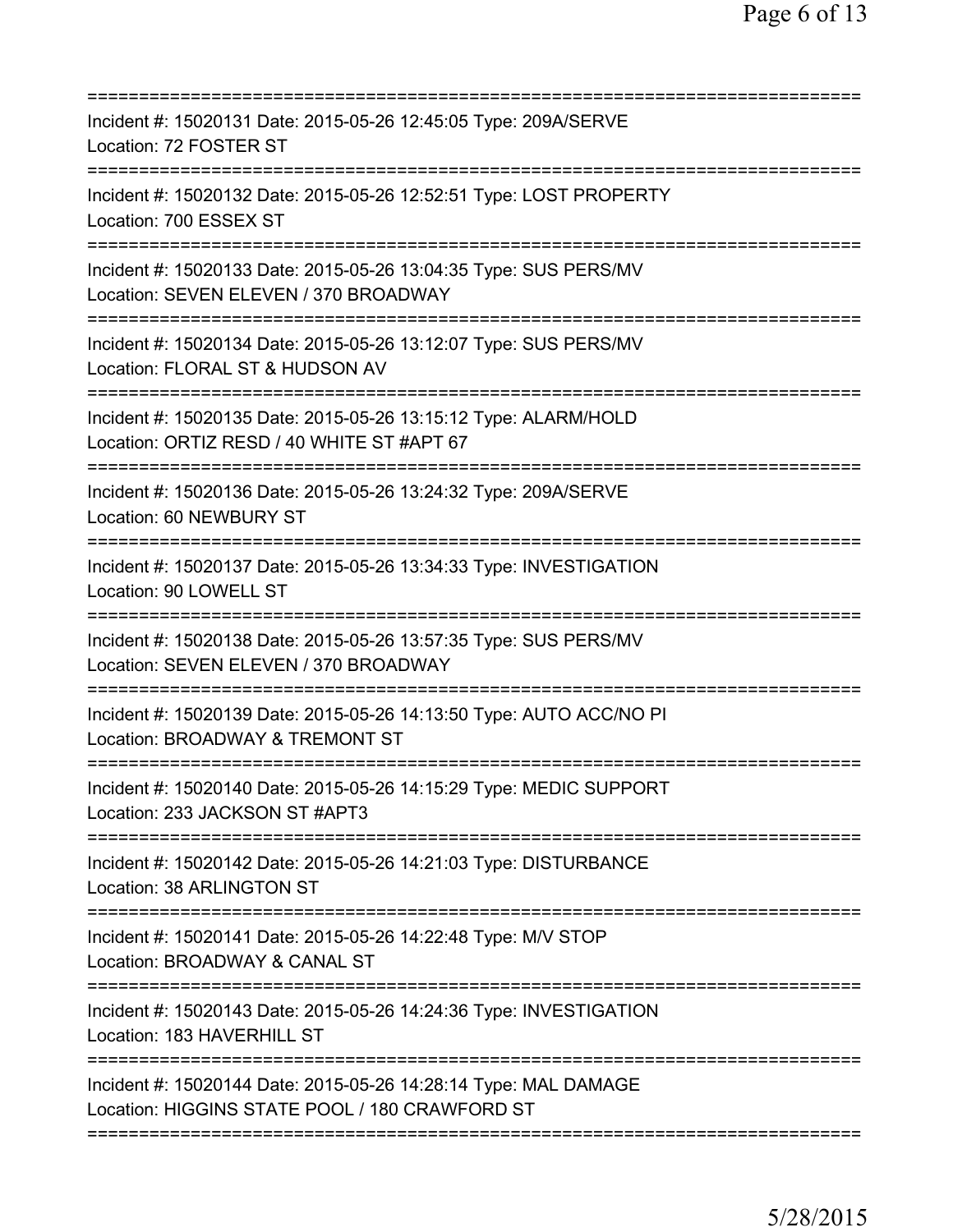| Incident #: 15020145 Date: 2015-05-26 14:58:16 Type: B&E/PROG<br>Location: 17 RIDGE RD                                               |
|--------------------------------------------------------------------------------------------------------------------------------------|
| Incident #: 15020146 Date: 2015-05-26 15:13:37 Type: TOW OF M/V<br>Location: PARKER ST & SALEM ST                                    |
| Incident #: 15020147 Date: 2015-05-26 15:17:11 Type: ALARM/BURG<br>Location: TORRES RESD / 300 COLONIAL RD                           |
| ============================<br>Incident #: 15020148 Date: 2015-05-26 15:22:23 Type: TOW OF M/V<br>Location: FRANKLIN ST & LOWELL ST |
| Incident #: 15020150 Date: 2015-05-26 15:22:45 Type: AUTO ACC/NO PI<br>Location: E HAVERHILL ST & ELM ST                             |
| Incident #: 15020151 Date: 2015-05-26 15:26:55 Type: HARASSMENT<br>Location: 21 DEBBIE LN                                            |
| Incident #: 15020152 Date: 2015-05-26 15:27:26 Type: 209A/SERVE<br>Location: 35 WASHINGTON ST                                        |
| ========<br>Incident #: 15020153 Date: 2015-05-26 15:28:04 Type: TOW OF M/V<br>Location: CORNISH ST & MONTGOMERY ST                  |
| Incident #: 15020154 Date: 2015-05-26 15:38:10 Type: WARRANT SERVE<br>Location: 312 WATER ST                                         |
| Incident #: 15020155 Date: 2015-05-26 15:40:07 Type: B&E/MV/PAST<br>Location: 333 LAWRENCE ST                                        |
| Incident #: 15020156 Date: 2015-05-26 15:43:35 Type: TOW OF M/V<br>Location: MYRTLE ST & SARATOGA ST                                 |
| Incident #: 15020157 Date: 2015-05-26 15:44:25 Type: OFFICER ASSIS<br>Location: 206 BOXFORD ST                                       |
| Incident #: 15020158 Date: 2015-05-26 15:53:30 Type: ANIMAL COMPL<br>Location: 29 SARGENT ST                                         |
| Incident #: 15020159 Date: 2015-05-26 15:58:14 Type: TOW OF M/V<br>Location: COMMON ST & LAWRENCE ST                                 |
| Incident #: 15020160 Date: 2015-05-26 16:10:35 Type: ALARM/BURG                                                                      |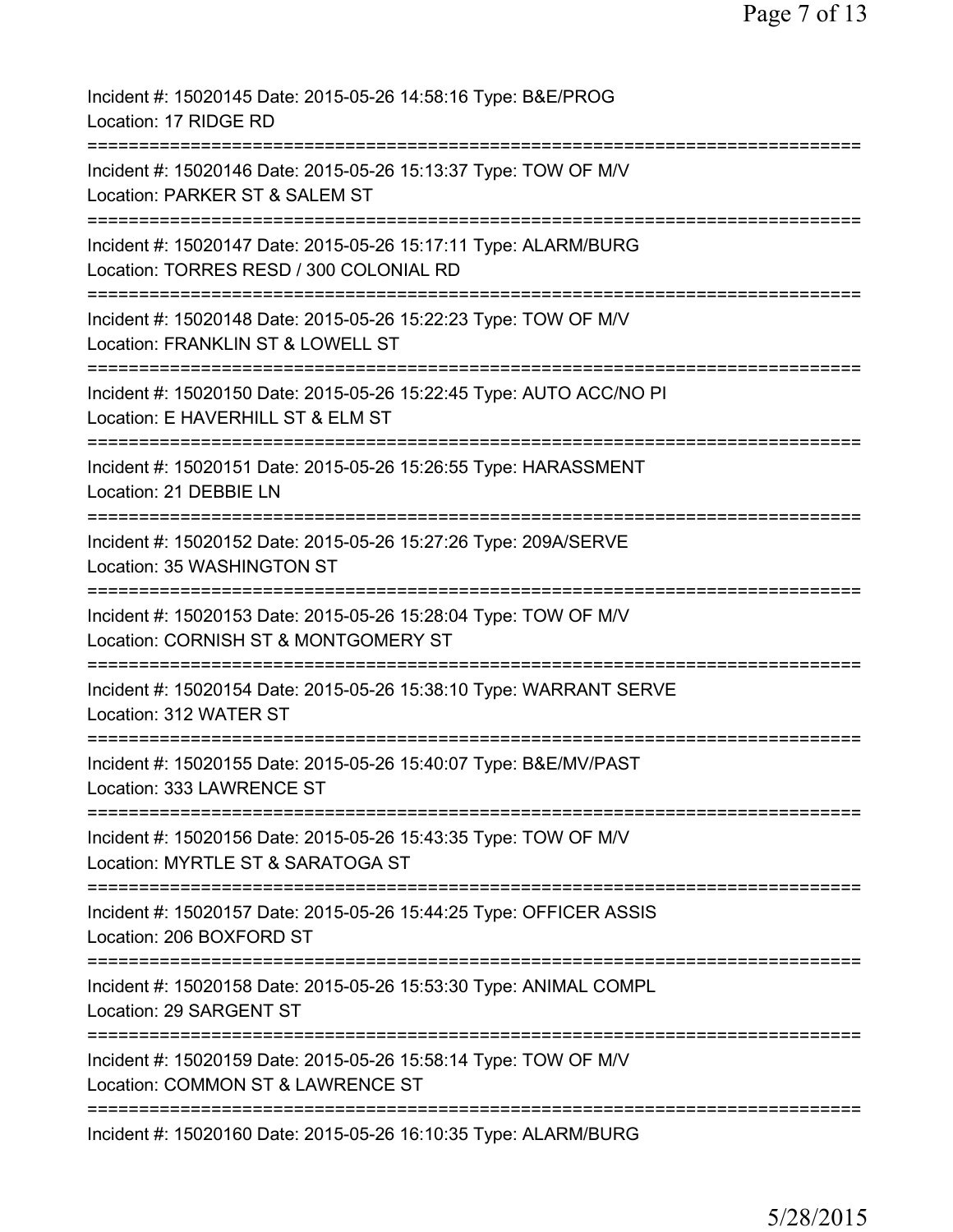| Location: ROJAS RESD / 59 GREENWOOD ST                                                                              |
|---------------------------------------------------------------------------------------------------------------------|
| Incident #: 15020161 Date: 2015-05-26 16:11:27 Type: TOW OF M/V<br>Location: 197 WATER ST                           |
| Incident #: 15020162 Date: 2015-05-26 16:13:01 Type: ASSSIT OTHER PD<br>Location: LAWRENCE ST & PARK ST             |
| Incident #: 15020163 Date: 2015-05-26 16:18:45 Type: 209A/VIOLATION<br>Location: 52 SARATOGA ST                     |
| Incident #: 15020165 Date: 2015-05-26 16:24:48 Type: DISORDERLY<br>Location: 73 WINTHROP AV                         |
| Incident #: 15020164 Date: 2015-05-26 16:25:38 Type: 209A/SERVE<br>Location: 405 ANDOVER ST                         |
| Incident #: 15020166 Date: 2015-05-26 16:26:26 Type: 209A/SERVE<br>Location: 30 BODWOIN FL 3<br>==================  |
| Incident #: 15020167 Date: 2015-05-26 16:28:31 Type: 209A/SERVE<br>Location: 30 BOWDOIN ST                          |
| Incident #: 15020168 Date: 2015-05-26 16:33:38 Type: AUTO ACC/NO PI<br>Location: 1 CANAL ST                         |
| Incident #: 15020169 Date: 2015-05-26 16:46:29 Type: DISTURBANCE<br>Location: 233 JACKSON ST #APT 4                 |
| Incident #: 15020170 Date: 2015-05-26 16:49:33 Type: MV/BLOCKING<br>Location: 3 RIVERVIEW PL                        |
| Incident #: 15020171 Date: 2015-05-26 17:03:27 Type: AUTO ACC/NO PI<br>Location: 102 RIVER POINTE WY                |
| :===========<br>Incident #: 15020172 Date: 2015-05-26 17:04:18 Type: LOUD NOISE<br>Location: BRADFORD ST & BROADWAY |
| Incident #: 15020173 Date: 2015-05-26 17:04:58 Type: VIO CITY ORD<br>Location: 45 ABBOTT ST                         |
| Incident #: 15020174 Date: 2015-05-26 17:08:58 Type: ALARM/BURG<br>Location: FAMILY SERVICES / 430 N CANAL ST       |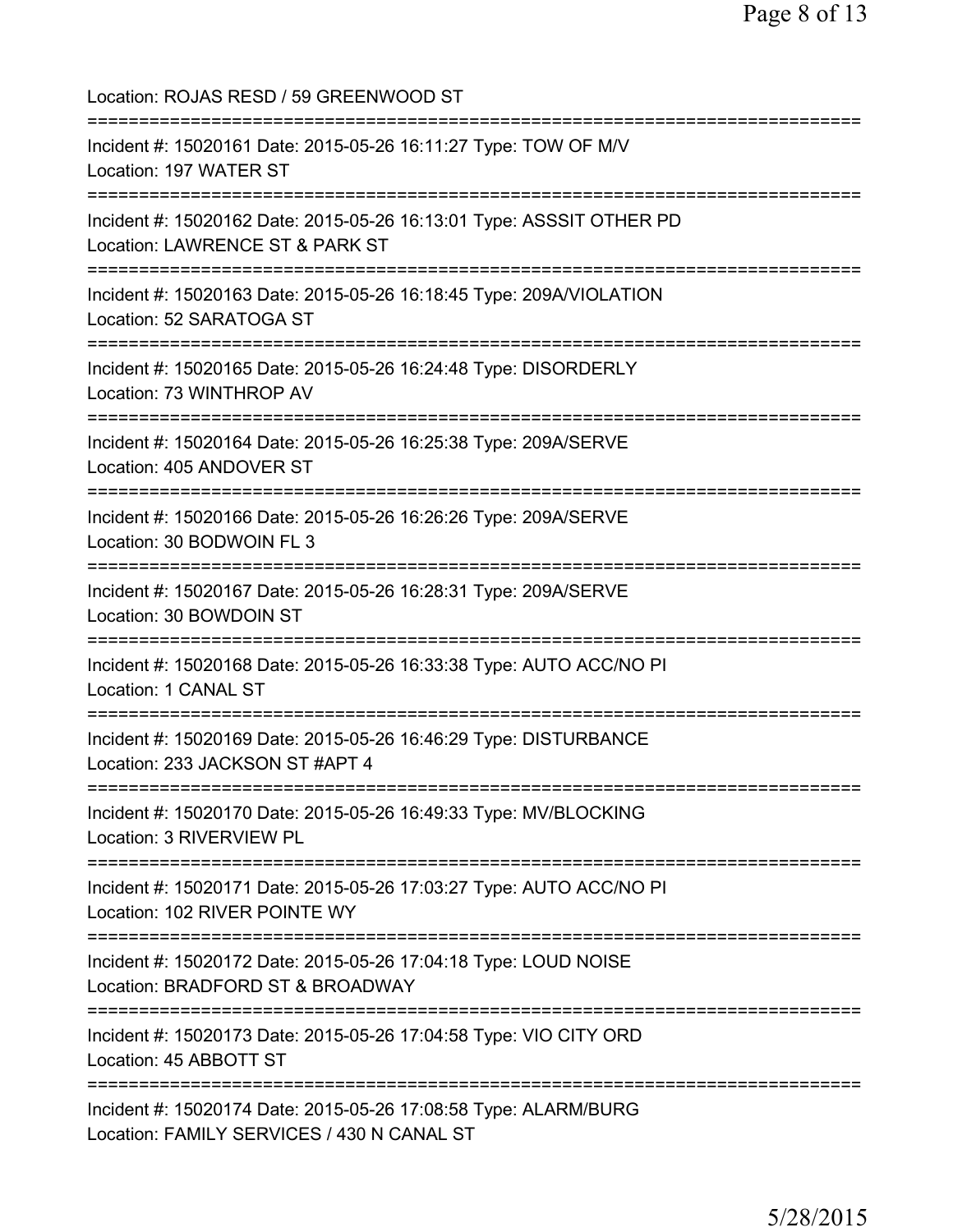| Incident #: 15020175 Date: 2015-05-26 17:15:05 Type: GEN OFFENCES<br>Location: 233 JACKSON ST #4                                     |
|--------------------------------------------------------------------------------------------------------------------------------------|
| Incident #: 15020177 Date: 2015-05-26 17:21:08 Type: EXTRA SURVEIL<br>Location: BOAT RAMP / 430 CANAL ST                             |
| Incident #: 15020176 Date: 2015-05-26 17:22:38 Type: ALARM/BURG<br>Location: WHITE STREET PAINT / 15 BROADWAY                        |
| ===============================<br>Incident #: 15020178 Date: 2015-05-26 17:31:47 Type: M/V STOP<br>Location: CHESTNUT ST & SHORT ST |
| =======================<br>Incident #: 15020179 Date: 2015-05-26 17:36:32 Type: DISTURBANCE<br>Location: 18 LESLIE ST                |
| Incident #: 15020180 Date: 2015-05-26 17:37:07 Type: M/V STOP<br>Location: MERRIMACK ST & S BROADWAY                                 |
| Incident #: 15020181 Date: 2015-05-26 17:37:25 Type: HIT & RUN M/V<br>Location: 30 SAUNDERS ST                                       |
| Incident #: 15020183 Date: 2015-05-26 17:49:56 Type: MAL DAMG PROG<br>Location: 53 BUSWELL ST                                        |
| Incident #: 15020182 Date: 2015-05-26 17:50:09 Type: M/V STOP<br>Location: FRANKLIN ST & HAVERHILL ST                                |
| Incident #: 15020184 Date: 2015-05-26 18:04:25 Type: 209A/SERVE<br>Location: 131 FOSTER ST                                           |
| Incident #: 15020185 Date: 2015-05-26 18:05:48 Type: COURT DOC SERVE<br>Location: 257 BROADWAY #7                                    |
| Incident #: 15020186 Date: 2015-05-26 18:06:50 Type: M/V STOP<br>Location: 124 HAVERHILL ST                                          |
| Incident #: 15020187 Date: 2015-05-26 18:15:41 Type: MEDIC SUPPORT<br>Location: 206 ABBOTT ST                                        |
| Incident #: 15020188 Date: 2015-05-26 18:16:22 Type: M/V STOP<br><b>Location: HAMPSHIRE ST</b>                                       |
|                                                                                                                                      |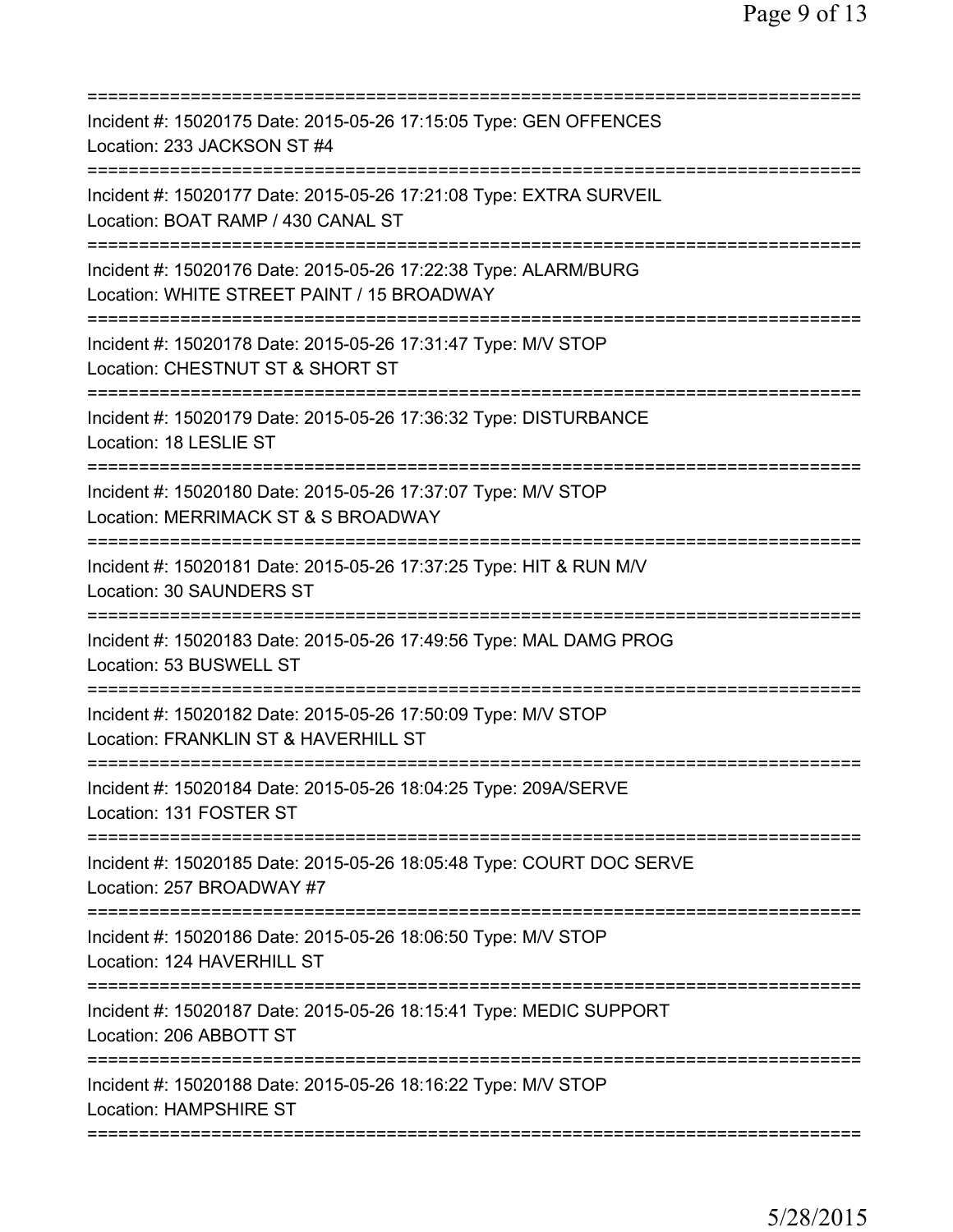| Incident #: 15020189 Date: 2015-05-26 18:20:09 Type: TRESPASSING<br>Location: 131 BENNINGTON ST                             |
|-----------------------------------------------------------------------------------------------------------------------------|
| Incident #: 15020190 Date: 2015-05-26 18:24:22 Type: KEEP PEACE<br>Location: 50 1/2 COMMON ST FL 1ST                        |
| Incident #: 15020191 Date: 2015-05-26 18:42:26 Type: M/V STOP<br>Location: HAMPSHIRE ST & LOWELL ST                         |
| Incident #: 15020192 Date: 2015-05-26 18:43:38 Type: ALARM/BURG<br>Location: 1ST BAPTIST HATIAN CHURCH / 150 GARDEN ST      |
| Incident #: 15020193 Date: 2015-05-26 18:44:14 Type: M/V STOP<br>Location: BUSWELL ST & MONMOUTH ST                         |
| Incident #: 15020194 Date: 2015-05-26 18:48:45 Type: M/V STOP<br>Location: 61 BRADFORD ST                                   |
| Incident #: 15020195 Date: 2015-05-26 18:50:13 Type: M/V STOP<br>Location: BROADWAY & HAVERHILL ST                          |
| Incident #: 15020196 Date: 2015-05-26 18:51:58 Type: M/V STOP<br>Location: BROADWAY & GREEN ST                              |
| =========<br>Incident #: 15020197 Date: 2015-05-26 18:53:44 Type: ALARM/BURG<br>Location: RESD; KENNEY MORA / 56 FARNHAM ST |
| Incident #: 15020198 Date: 2015-05-26 19:06:44 Type: M/V STOP<br>Location: ERVING AV & LAWRENCE ST                          |
| Incident #: 15020200 Date: 2015-05-26 19:11:35 Type: DOMESTIC/PROG<br>Location: 11 LAWRENCE ST #7C FL 7                     |
| Incident #: 15020199 Date: 2015-05-26 19:11:48 Type: A&B D/W/ PROG<br>Location: 319 LOWELL ST                               |
| Incident #: 15020201 Date: 2015-05-26 19:23:12 Type: AUTO ACC/NO PI<br>Location: 16 LORING ST                               |
| Incident #: 15020202 Date: 2015-05-26 19:29:13 Type: NOTIFICATION<br>Location: 57 CEDAR ST #1                               |
| Incident #: 15020203 Date: 2015-05-26 19:42:49 Type: M/V STOP                                                               |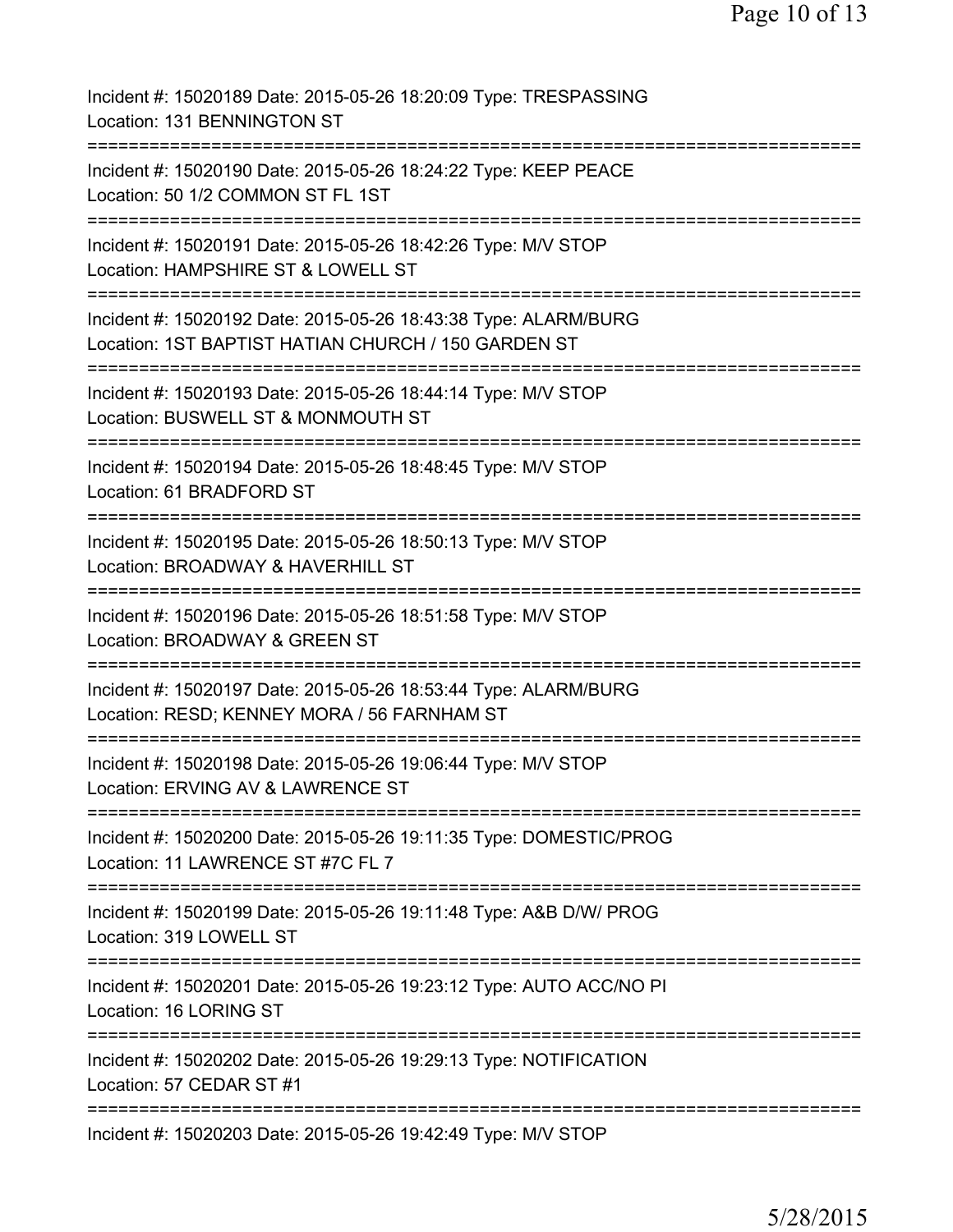Location: MANCHESTER ST & RESERVOIR ST =========================================================================== Incident #: 15020204 Date: 2015-05-26 19:51:22 Type: M/V STOP Location: BROADWAY & WATER ST =========================================================================== Incident #: 15020205 Date: 2015-05-26 19:53:20 Type: M/V STOP Location: CHANDLER ST & WATER ST =========================================================================== Incident #: 15020206 Date: 2015-05-26 19:59:11 Type: M/V STOP Location: 295 HIGH ST =========================================================================== Incident #: 15020207 Date: 2015-05-26 20:02:34 Type: M/V STOP Location: 106 E HAVERHILL ST =========================================================================== Incident #: 15020208 Date: 2015-05-26 20:13:41 Type: A&B D/W PAST Location: FARNHAM ST =========================================================================== Incident #: 15020209 Date: 2015-05-26 20:30:30 Type: AUTO ACC/PED Location: WATER & MELROSE =========================================================================== Incident #: 15020210 Date: 2015-05-26 20:43:14 Type: NOISE ORD Location: 35 WASHINGTON ST =========================================================================== Incident #: 15020211 Date: 2015-05-26 20:59:07 Type: M/V STOP Location: ESSEX ST & WINTER ST =========================================================================== Incident #: 15020212 Date: 2015-05-26 21:01:16 Type: SUS PERS/MV Location: 439 S UNION ST =========================================================================== Incident #: 15020213 Date: 2015-05-26 21:03:48 Type: ALARM/BURG Location: 14 PERE MARQUETTE AV =========================================================================== Incident #: 15020214 Date: 2015-05-26 21:07:58 Type: WOMAN DOWN Location: 2 INMAN ST #22 =========================================================================== Incident #: 15020215 Date: 2015-05-26 21:15:03 Type: M/V STOP Location: BENNINGTON ST & ERVING AV =========================================================================== Incident #: 15020216 Date: 2015-05-26 21:18:36 Type: ALARM/HOLD Location: RESD; JUAN GUZMAN / 241 BROADWAY =========================================================================== Incident #: 15020217 Date: 2015-05-26 21:24:58 Type: ALARM/BURG Location: RESD;PETER BASHKOIAN / 23 CRESTSHIRE DR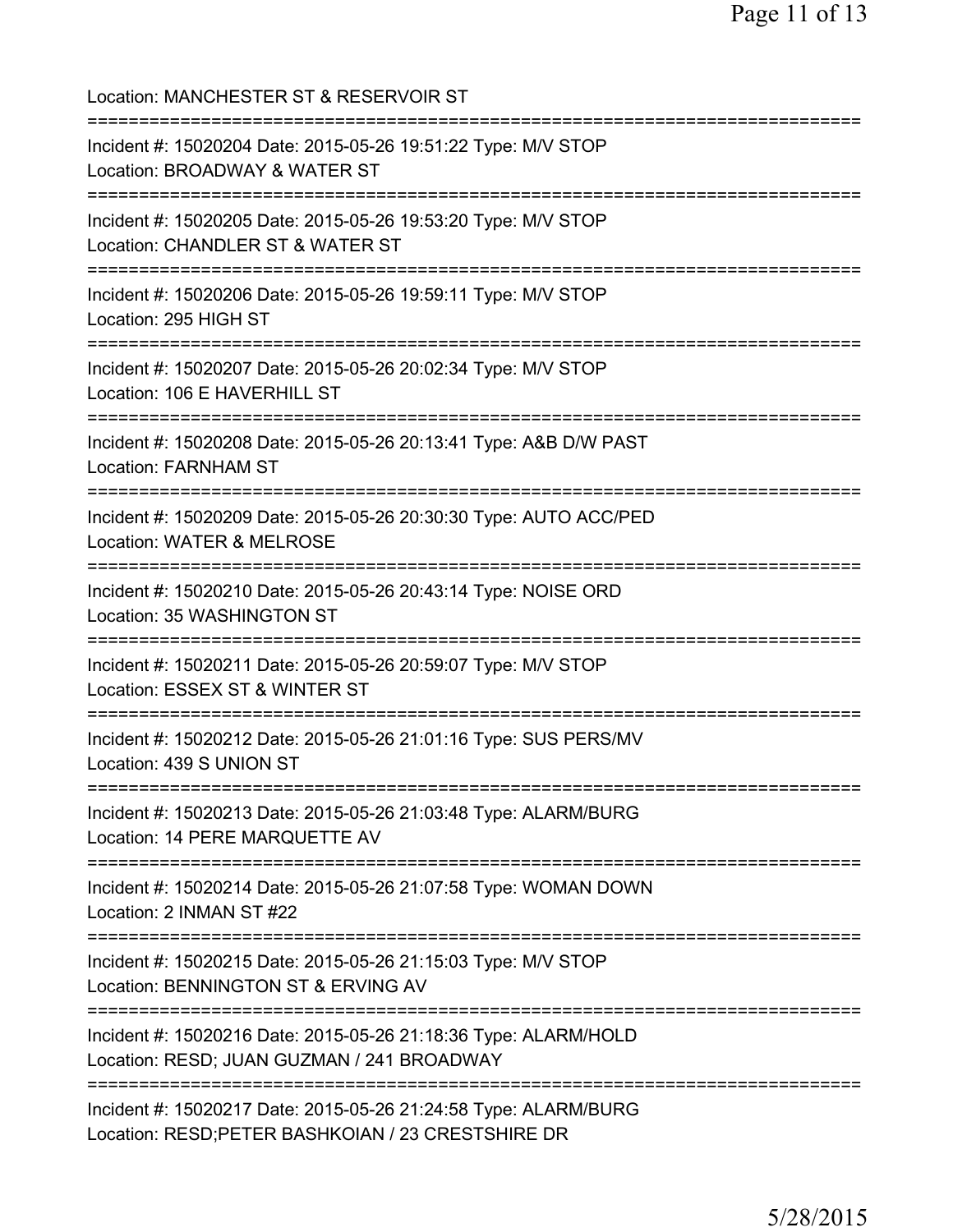| Incident #: 15020218 Date: 2015-05-26 21:37:03 Type: M/V STOP<br>Location: S BROADWAY & SALEM ST<br>--------------------------------<br>===========================                                                                                                                                     |
|---------------------------------------------------------------------------------------------------------------------------------------------------------------------------------------------------------------------------------------------------------------------------------------------------------|
| Incident #: 15020219 Date: 2015-05-26 21:46:31 Type: M/V STOP<br>Location: AMESBURY ST & LEBANON ST<br>================================                                                                                                                                                                 |
| Incident #: 15020220 Date: 2015-05-26 21:59:27 Type: DOMESTIC/PROG<br>Location: JASPER ST & MILTON ST                                                                                                                                                                                                   |
| Incident #: 15020221 Date: 2015-05-26 22:08:07 Type: M/V STOP<br>Location: GRAFTON ST & WINTHROP AV                                                                                                                                                                                                     |
| Incident #: 15020222 Date: 2015-05-26 22:08:22 Type: NOISE ORD<br>Location: 853 ESSEX ST                                                                                                                                                                                                                |
| Incident #: 15020223 Date: 2015-05-26 22:13:15 Type: SUS PERS/MV<br>Location: 42 WHITE ST                                                                                                                                                                                                               |
| Incident #: 15020224 Date: 2015-05-26 22:14:07 Type: M/V STOP<br>Location: ESSEX ST & GALE ST                                                                                                                                                                                                           |
| Incident #: 15020225 Date: 2015-05-26 22:14:31 Type: DOMESTIC/PROG<br>Location: 101 SHAWSHEEN RD #4                                                                                                                                                                                                     |
| Incident #: 15020226 Date: 2015-05-26 22:17:55 Type: MV/BLOCKING<br>Location: FERRY ST & KENDALL ST                                                                                                                                                                                                     |
| Incident #: 15020227 Date: 2015-05-26 22:38:29 Type: M/V STOP<br>Location: 280 HAVERHILL ST                                                                                                                                                                                                             |
| ==================================<br>Incident #: 15020228 Date: 2015-05-26 22:39:17 Type: M/V STOP                                                                                                                                                                                                     |
| Location: 204 PARK ST                                                                                                                                                                                                                                                                                   |
|                                                                                                                                                                                                                                                                                                         |
|                                                                                                                                                                                                                                                                                                         |
| Incident #: 15020229 Date: 2015-05-26 22:45:47 Type: M/V STOP<br>Location: ABBOTT ST & PARKER ST<br>Incident #: 15020230 Date: 2015-05-26 22:47:09 Type: M/V STOP<br>Location: BROADWAY & LAKE ST<br>Incident #: 15020231 Date: 2015-05-26 22:49:44 Type: M/V STOP<br>Location: AMESBURY ST & LOWELL ST |